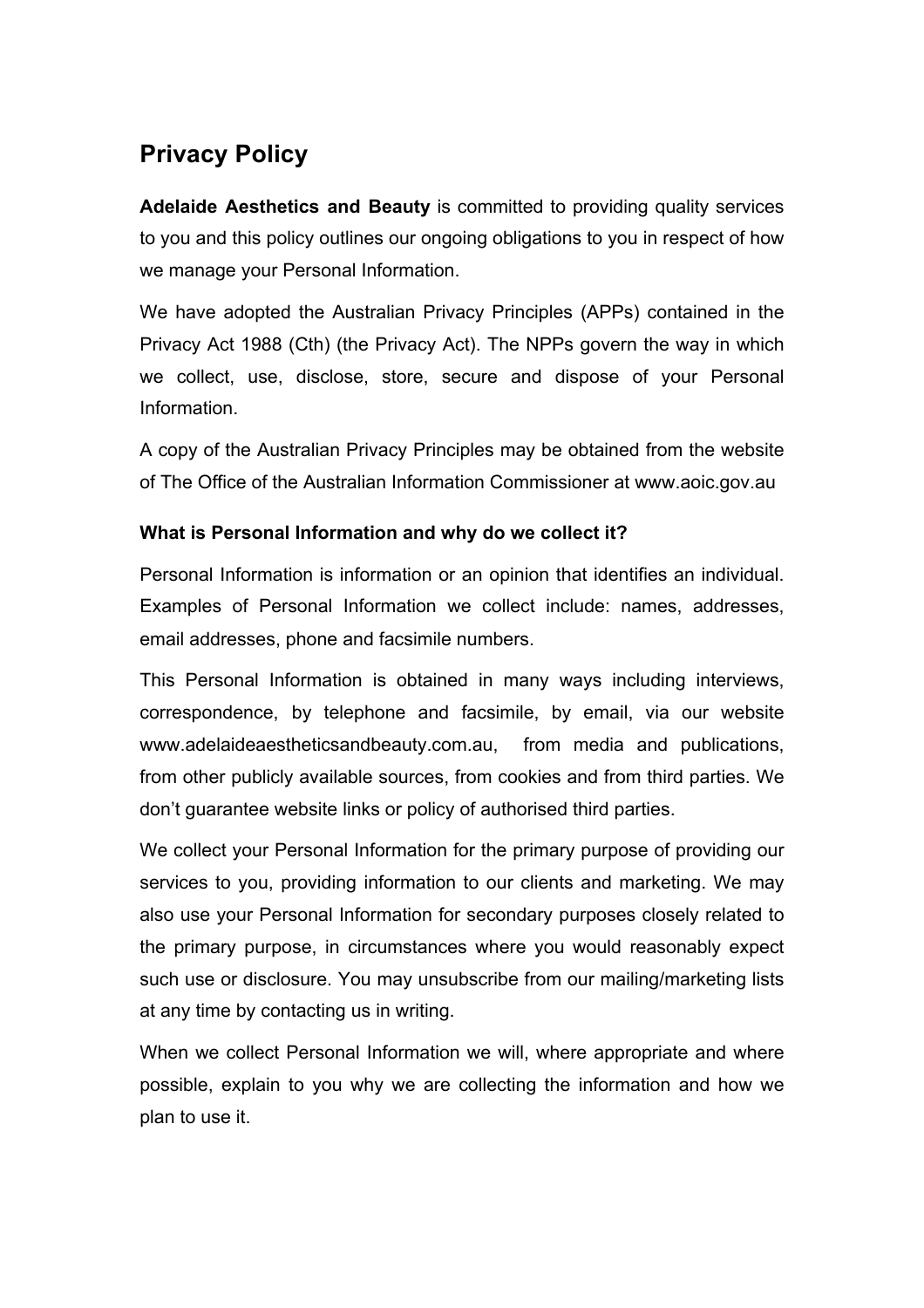#### **Sensitive Information**

Sensitive information is defined in the Privacy Act to include information or opinion about such things as an individual's racial or ethnic origin, political opinions, membership of a political association, religious or philosophical beliefs, membership of a trade union or other professional body, criminal record or health information.

Sensitive information will be used by us only:

- For the primary purpose for which it was obtained
- For a secondary purpose that is directly related to the primary purpose
- With your consent; or where required or authorised by law.

## **Third Parties**

Where reasonable and practicable to do so, we will collect your Personal Information only from you. However, in some circumstances we may be provided with information by third parties. In such a case we will take reasonable steps to ensure that you are made aware of the information provided to us by the third party.

## **Disclosure of Personal Information**

Your Personal Information may be disclosed in a number of circumstances including the following:

- Third parties where you consent to the use or disclosure; and
- Where required or authorised by law.

## **Security of Personal Information**

Your Personal Information is stored in a manner that reasonably protects it from misuse and loss and from unauthorized access, modification or disclosure.

When your Personal Information is no longer needed for the purpose for which it was obtained, we will take reasonable steps to destroy or permanently de-identify your Personal Information. However, most of the